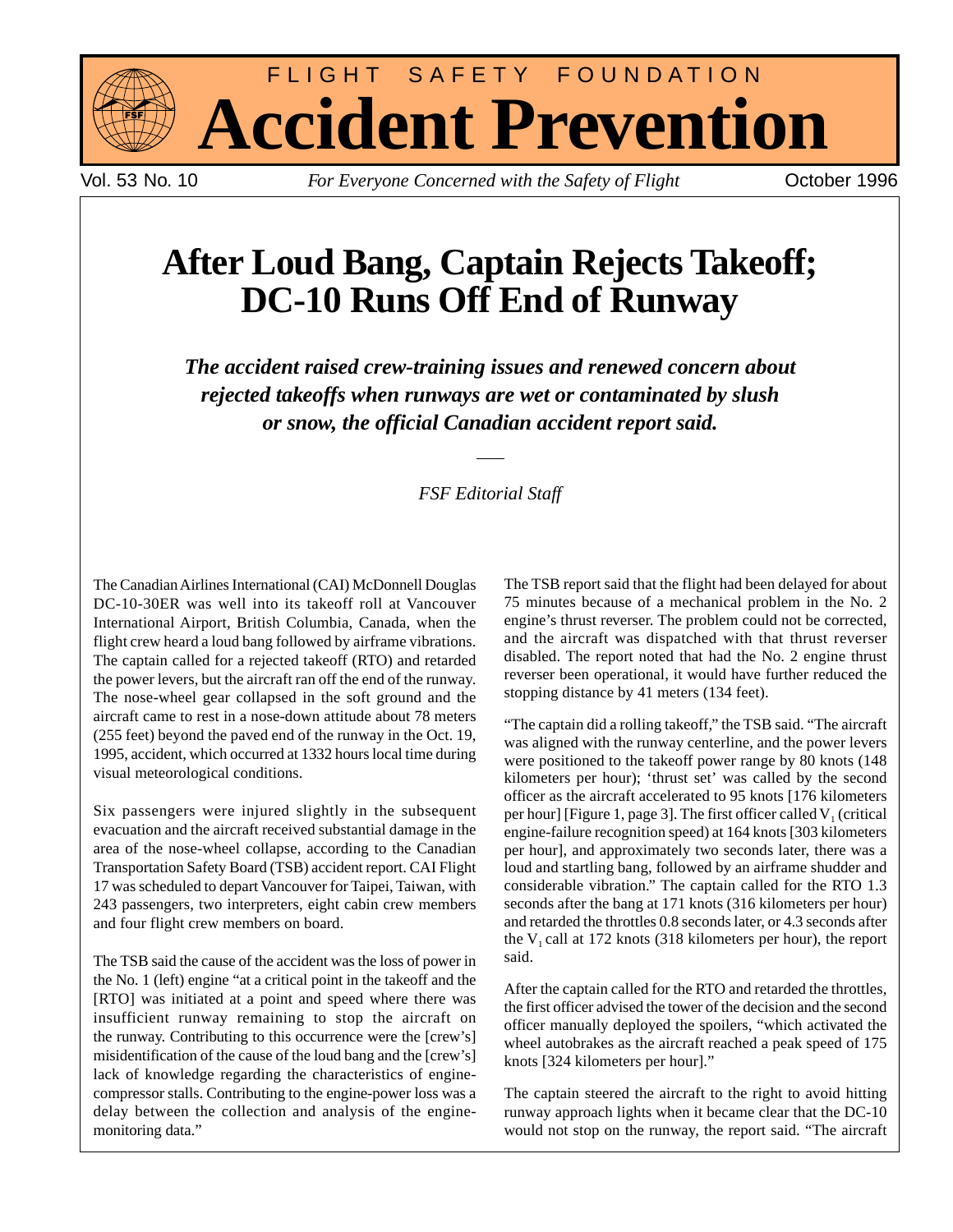

## **McDonnell Douglas DC-10**

The McDonnell Douglas DC-10 first flew in 1970. It was designed as an all-purpose commercial transport able to carry 270 mixed-class passengers and 380 passengers in an all-economy configuration. The DC-10-30 series has a maximum takeoff weight of 263,085 kilograms (580,000 pounds), a maximum cruising speed of 490 knots (908 kilometers per hour) and a service ceiling of 10,180 meters (33,400 feet). The DC-10-30 has a range of 4,000 nautical miles (7,413 kilometers) with maximum payload at maximum zero-fuel weight.

Source: Jane's All the World's Aircraft

was traveling approximately 40 knots [74 kilometers per hour] as it went off the end of the runway."

After the aircraft came to a stop, the lead flight attendant entered the cockpit and asked for instructions. "The augmenting first officer [an additional flight crew member assigned because Flight 17 was a long-haul operation] told him that there would probably be an evacuation, but to give them a minute," the report said. "The captain then directed the cockpit crew to initiate the evacuation checklist, and he ordered the evacuation over the public address system."

Some delay was caused because the flight crew operating manual and training manual did not note that when the aircraft emergency power switch is "on," the copilot's audio panel is not operative.

The report said that airport fire fighters heard a loud bang as the aircraft was taking off. They were en route to the aircraft before the dispatch order was given, and three foam trucks and a utility vehicle arrived at the aircraft within one minute of dispatch. Small grease fires ignited around the hot wheels, and they were extinguished. There were no other fires.

The aircraft, which had been built in 1980 and had accumulated a total airframe time of 61,289 hours, was equipped with three General Electric CF6-50C2B engines. Flight data recorder (FDR) information indicated that the No. 1 engine operated normally during the initial part of the takeoff roll.

"As the aircraft reached 129 knots [239 kilometers per hour], there was a slight increase in vibration level for about 12 seconds," the report said. "At approximately 170 knots [315] kilometers per hour], there was a spike in the vibration data coincident with the start of a rapid decrease in engine speed from 112 percent engine fan speed  $(N_1)$  to below 40 percent  $N<sub>1</sub>$ . The FDR also indicated that about 2.0 seconds before this power loss, the exhaust gas temperature (EGT) on [the No. 1] engine started increasing. At the time of the power loss, the EGT reached about 960 degrees [C (1,760 degrees F)], subsequently peaking at 1,064 degrees [C (1,947 degrees F)] five seconds later, just after the power levers were retarded."

The report said, "The [FDR] indicated that the wheel brakes were applied by the autobrake system (ABS) [1.8 seconds after the captain pulled the power levers back to idle], which activated when the spoilers were selected by the second officer. FDR data further indicated that full brake pressure was maintained by the ABS until the aircraft came to a stop." The report said that the wheels did not lock and that the crew did not use the brake pedals during the RTO.

If the crew had relied on ABS activation by thrust reverser selection, "which occurred approximately 3.5 seconds after the power levers were retarded, the aircraft would have run off the end of the runway at a speed in excess of 80 knots instead of ... 40 knots. The captain allowed the ABS to bring the aircraft to a stop with maximum braking being applied and maintained throughout the [RTO]. The TSB noted that the second officer's early action to manually activate the spoilers "greatly reduced the amount of overrun."

The manufacturer's recommendation appeared to be in conflict with CAI's procedure to use ABS during an RTO rather than manual braking, per the U.S. Federal Aviation Administration (FAA)-approved Flight Crew Operating Manual. Nevertheless, the report said, "Although a manual braking procedure could have resulted in braking being applied quicker, evidence from previous [RTOs] indicate that it is unlikely that maximum, continuous brake pressure would have been maintained until the aircraft stopped.

"The FDR data indicate that crew reaction for this occurrence was somewhat better [faster] than the theoretical 3.1-second, 900-foot plateau."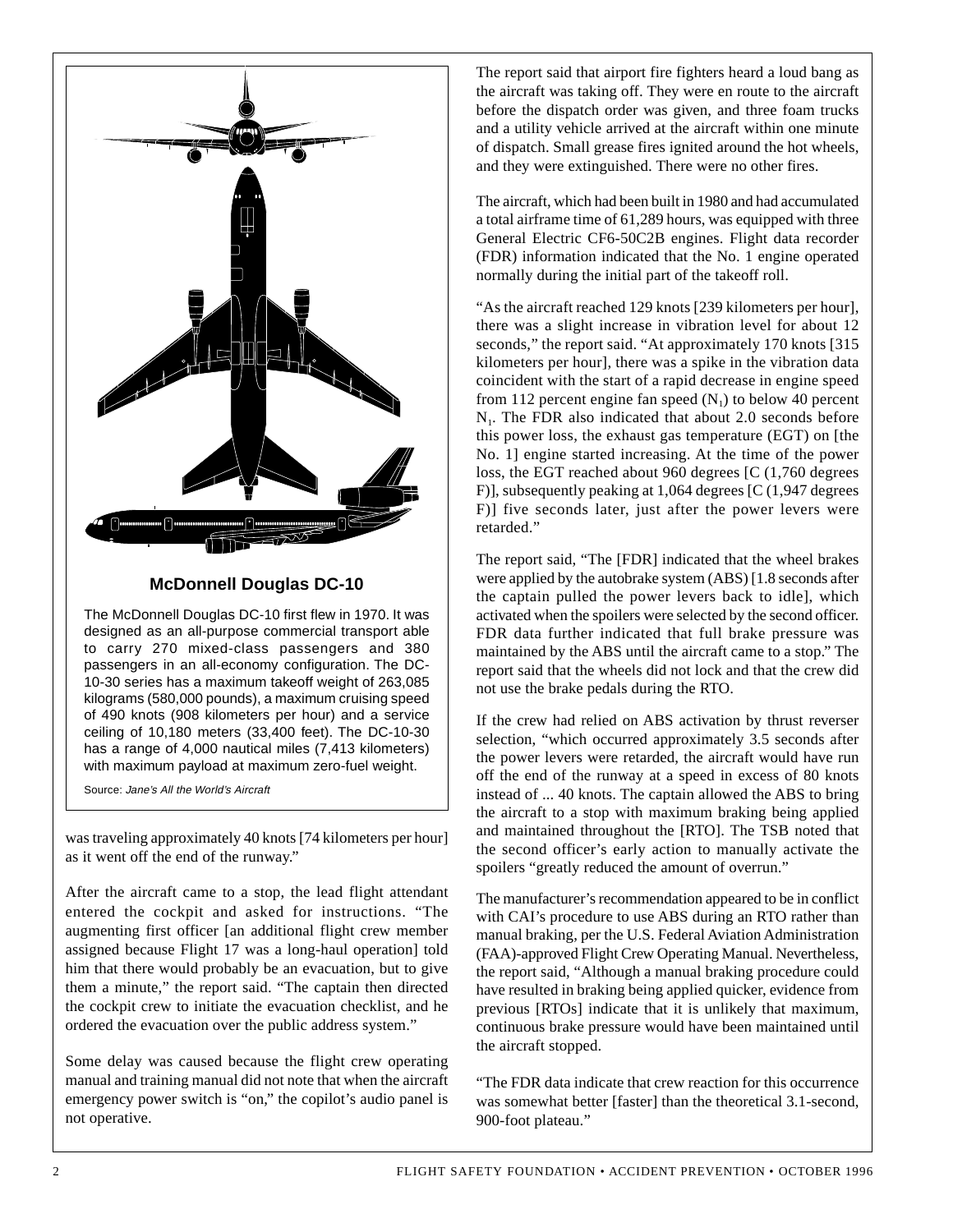The report said that an external visual inspection of the No. 1 engine was conducted after the accident, but no anomalies were discovered. A borescopic inspection of the engine "revealed significant damage to the high-pressure compressor section of the engine," and the engine was removed from the aircraft to be disassembled in a detailed examination.

"The first notable blade damage was in stage 3 blades, mostly on the trailing edges," the report said (Figure 2, page 4). "Stage 4 contained one blade that separated about 30 percent from the tip. The remaining stages of the compressor rotor showed nicks, tears and tip damage caused by hard-body impacts. The degree of damage diminished toward the aft stages of the highpressure compressor, and final stages 12 through 14 showed light-to-moderate leading-edge and trailing-edge blade damage in the forms of nicks, tears and missing fragments caused by hard-body impacts."

A detailed metallurgical examination of the high-pressure compressor blades "determined that there was fatigue damage to high-pressure compressor blades from stage 3 on," the report said. But it added that a laboratory examination of the physical evidence "did not yield sufficient information to pinpoint the cause of the fatigue cracking [or] to estimate the crackpropagation rates."

The TSB concluded that the power loss in the No. 1 engine was "sudden and occurred without being recognized by the flight crew. The rising internal engine temperature and uncommanded decrease in  $N_1$  speed, accompanied by the loud bang and the number of thuds, are indicative of a series of engine stalls. The inability of the No. 1 engine to increase in speed in response to the selection of reverse thrust indicates that the stall never cleared itself, or that damage to the compressor was such that proper airflow through the engine could not be re-established."

Investigators were not able to determine which compressor blade broke first, the report said. "It was also not possible to determine whether the compressor stall initiated the compressor-blade failures, or whether a blade failure initiated the events leading to the stall. Nevertheless, the gradual increase in EGT and fuel flow on [the No. 1] engine since Oct. 14, 1995 [as indicated in engine trend-monitoring data], and the stained and tarnished appearance of some fatiguefracture surfaces of the compressor blades indicate that the damage to the compressor had built up gradually, and that, on the day of the occurrence, the combination of the compressor condition and the demand for power during takeoff created conditions that resulted in a compressor stall."

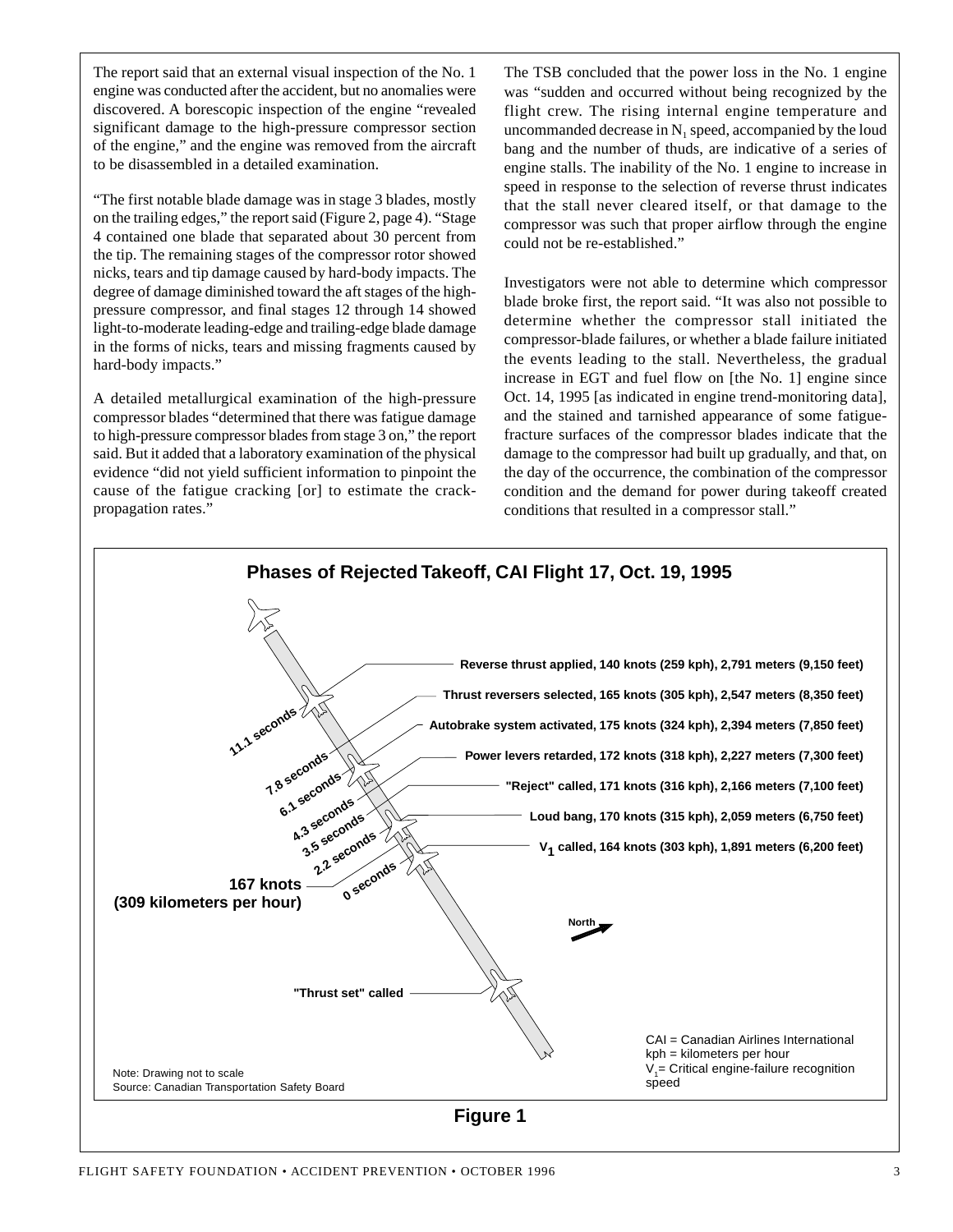

The report said there was no evidence of foreign-object damage (FOD) to the stage 1 and stage 2 high-pressure compressor fan blades.

The captain, 55, held an airline transport pilot (ATP) certificate and had logged 16,631 total flying hours, of which 3,969 were in type. He had logged about 3,816 hours as captain on the DC-10. The captain held a valid first-class medical certificate and had flown a variety of aircraft, including the Boeing 727, Douglas DC-3, DC-8 and Boeing 747. He successfully completed a line check on Feb. 19, 1995, and his last recurrent training was on Sept. 15, 1995. "Both these flights were assessed as being very well flown and managed," the report said.

The first officer, 49, held an ATP certificate and had logged a total of 9,013 flying hours, of which 5,784 were on type. The first officer was hired by Canadian Pacific Airlines in 1973 and served as first officer on DC-3 and DC-8 aircraft. He then transferred to CAI, where he logged 1,668 hours as second officer and 4,118 hours as first officer on the DC-10. He successfully completed a line check on Feb. 25, 1995, and a combined proficiency check and instrument-rating renewal in June 1995. "Both these flights were assessed as being 'well flown,'" the report said.

The second officer, 44, held a commercial pilot certificate and had logged 6,964 total flying hours, of which 5,430 were in type. In September 1994, the second officer successfully completed an upgrade to first officer status on the DC-10 but was assigned second officer duties because of scheduling demands. The second officer completed recurrent training in May 1995 and was "assessed as having done 'excellent work' and as performing to 'high standard,'" the report said.

On long-haul flights, CAI assigned an augmenting first officer "to meet the regulatory requirement for exceptions to extend the maximum flight duty time beyond 15 hours. The airline's contract with its pilots require[d] that an augmenting first officer be assigned when flight-duty time [would] be over 14 hours." The report said that the first officer was responsible for preparing the takeoff data card and performing other duties as directed by the captain. The augmenting first officer held an ATP certificate and had logged a total of 11,736 flying hours, of which 5,774 were in type.

All eight flight attendants had successfully completed recurrent training within the previous 12 months, the report said. In addition to one Chinese-language-qualified flight attendant, CAI provided the services of two interpreters to translate cabin crew announcements into Chinese.

The captain's decision to reject the takeoff was examined in detail by the TSB.

"The captain's decision to reject was based on the fact that he did not recognize the initial sound and subsequent thumping noises and that, because he thought the bang could have been a bomb, he had concerns about the integrity of the aircraft and its ability to fly," the report said. "Also, the captain stated that, based on the [RTO] provisions in the DC-10 flight manual and on a fatal DC-8 accident that he had witnessed, he had developed a mental rule to not take an aircraft into the air if he suspected that there was aircraft structural failure."

The TSB said that when the captain decided to reject the takeoff, the EGT was above 950 degrees  $C(1,742$  degrees F) in the No. 1 engine and that the  $N_1$  speed had dropped to below 85 percent. According to FDR indications, "none of the crew members noticed anything unusual about the engine operation during the takeoff roll, including the second officer, whose prime duty is to watch the engine instruments. The crew reported being extremely startled by the suddenness and intensity of the loud bang, and none of the crew members recognized the sound or its origin. Because the No. 1 engine was still operating in the idle range when the aircraft came to a stop, the crew [was] not aware that there had been a power loss on that engine until this fact was discovered on the FDR data."

The report added: "FDR data indicate that, on the takeoff roll, at the time that the No. 1 engine speed decayed more than 11 percent below the speed of the other engines, there was an abrupt, backwards movement of the control column, and a momentary, nose-up pitch of 1.4 degrees. At this time, the ground-sensing [relay] system [on the nose gear] changed to the air mode for about two seconds, which would have dearmed the engine-fail light system. Then engine-fail lights may have illuminated for up to approximately one second. ... During simulator flights conducted by TSB investigators ... it was noted that the engine-fail light was not very compelling."

The report said that because the situation "did not match any of the captain's previous training or actual flying experience, he was required to respond instantly to the situation by drawing on whatever knowledge or other experience he had." The report added: "The only procedural guidance available for this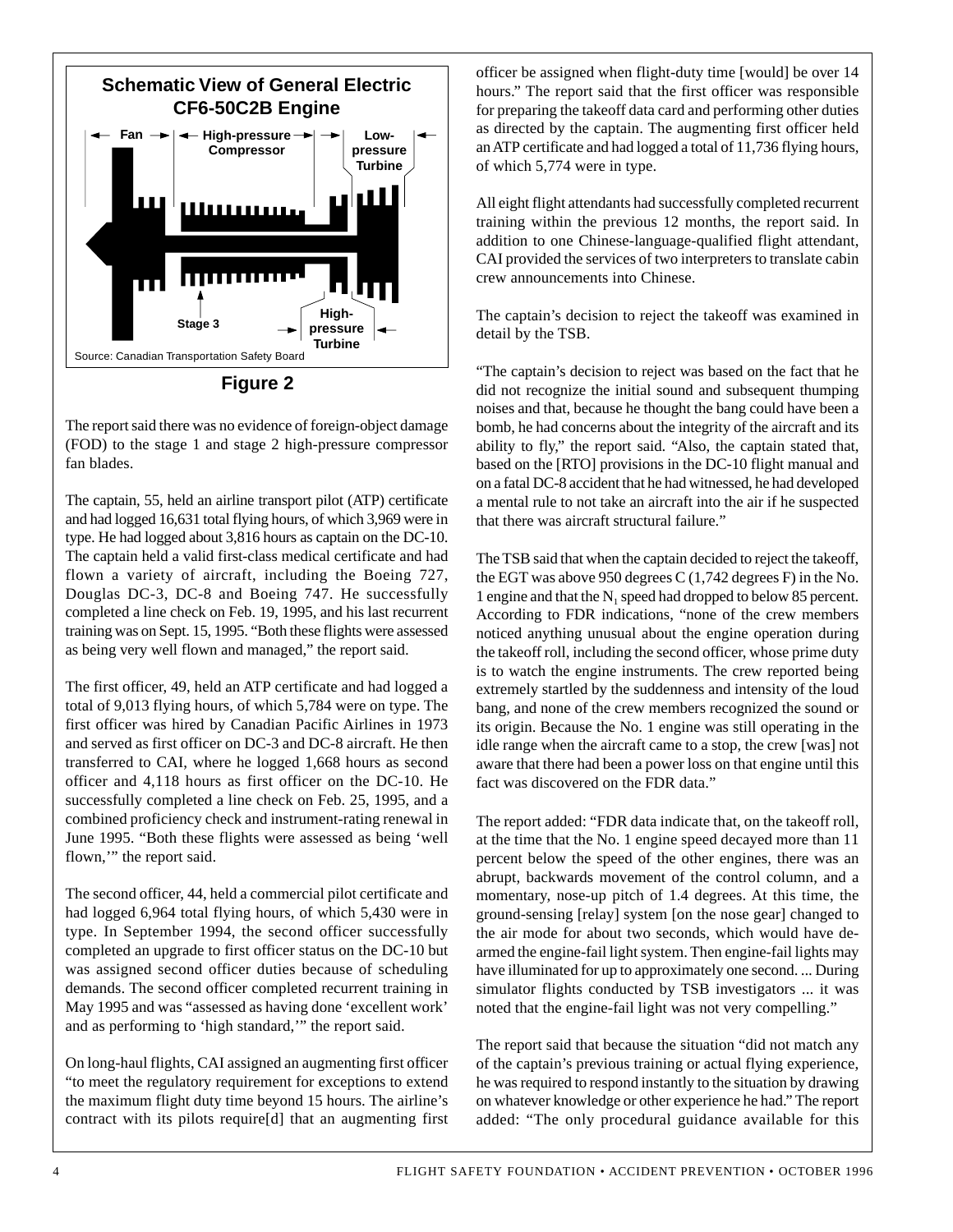circumstance was that [an RTO] after  $V_1$  [can] be initiated when the captain believes that the aircraft has suffered catastrophic failure and will not fly."

None of the flight crew members had ever experienced such a compressor stall "and there is no information in [the CAI] operational and training manuals or in other guidance material [including the aircraft manufacturer's and engine manufacturer's manuals] on the symptoms of large-fan engine stalls [or surges]."

RTO scenarios are part of CAI's annual recurrent simulator training, the report said. But the report added that "training scenarios ensure that there are adequate cues to clearly portray the nature of the emergency. ... Compressor stalls are simulated by a series of muffled thumps."

CAI uses the SABRE flight-support computer system of the AMR Corp. (parent company of American Airlines) to support its flight operations, the report said. That system includes the takeoff performance system (TPS), which is used to calculate takeoff performance (including engine power and flap settings,  $V_1$  and rotation speed,  $V_R$ ) based on such factors as runway conditions, aircraft loading and weather.

According to the report, TPS calculates DC-10 engine power settings in three categories: STANDARD power, MAX (C2) power and BLACK (C2B) power. "The TPS always uses the lowest power possible for any given takeoff," the report said. "The TPS will not provide C2B power setting figures if it calculates that a lower power setting is sufficient for a particular takeoff."

TPS determined that the C2 power setting was required for takeoff, the report said. It calculated the operational parameters as follows: engine speed 110.4 N1; flaps 16 degrees;  $V_1$  of 164 knots (303 kilometers per hour);  $V_R$  of 175 knots (324 kilometers per hour);  $V_2$  (takeoff safety speed) of 187 knots (346 kilometers per hour); flap retraction at 203 knots (376 kilometers per hour) and slat retraction at 255 knots (472 kilometers per hour). "This information was entered on the takeoff data card, and the speeds were set on the airspeed bugs."

The report added: "The captain, knowing that one of the thrust reversers was not available and assessing that a takeoff using C2B power would provide additional runway for stopping the aircraft in the event of [an RTO], requested CAI's flight operations to provide him with the operational parameters for a C2B-power takeoff. However, because the TPS had calculated that the lower C2 power setting was sufficient for the takeoff conditions, the TPS program could not provide the C2B power parameters."

The crew then calculated C2B power using data from the aircraft's performance manual, the report said. The flight crew determined that the parameters were the same for each setting with the exception of  $V_1$ , which was calculated as 167 knots

(309 kilometers per hour) compared with the 164 knots calculated for C2 power. "The takeoff data card was amended to show the C2B power setting of 112 percent; however, the C2B-power  $V_1$  of 167 knots was not set on the airspeed indicator bugs or the takeoff data card," the report said.

The TSB concluded: "When the captain decided to reject the takeoff, it was his correct belief that because they were using C2B power figures, the aircraft would have reached the 164 knot  $V_1$  earlier and that there would be additional runway available for the reject. Based on this fact and his visual impression of the runway available, he was confident that the aircraft would be able to stop on the runway."

Runway 26 at Vancouver International Airport's declared distance for takeoff-run available (TORA) and the accelerate stop distance available (ASDA) is 3,355 meters (11,000 feet). The takeoff-distance available (TODA), which includes a clearway, is 3,660 meters (12,000 feet). The runway was dry at the time of the accident, the report said.

The report said that the first officer called  $V_1$  as the DC-10 accelerated through 164 knots and that the captain "believed that he would have some time after the  $164$ -knot  $V_1$  call to make a reject decision."

The TSB noted that CAI's DC-10 flight crew operating manual stated that "a 'further three seconds is allowed until full braking with spoiler actuation is attained,' [which] may be ambiguous in that it implies that some time beyond  $V_1$  is available for the pilot reaction. The limited published information regarding the inevitability of an overrun when takeoff is rejected beyond the  $V_1$  speed could also lead to this adverse consequence not being considered in the decision to reject."

The captain also stated that the delay (3.5 seconds) in selecting reverse thrust after the throttles were retarded was "in part due to an expletive expressed by another crew member, which interrupted his thought process."

The TSB noted that an FAA and industry team was formed in 1989 in response to a number of accidents that were caused by improper RTOs and procedures. The team studied about 3,000 RTOs that had occurred between 1959 and 1990. The team's findings are contained in the FAA's *Takeoff Safety Training Aid*, published in 1993 and in a training video, *Rejected Takeoff and the Go/No Go Decision.*

The report said that in 1993 CAI's director of flight training development provided all company pilots with a copy of a company publication on takeoff safety that included a chapter from the FAA training aid. The video was also shown during recurrent training sessions.

"These training aids emphasize the need to adhere to the  $V_1$ decision-making concept and highlight the inevitably of an overrun if [an RTO] is initiated after  $V_1$ ," the report said. "In its discussion of [RTO] situations, the *Takeoff Safety Training*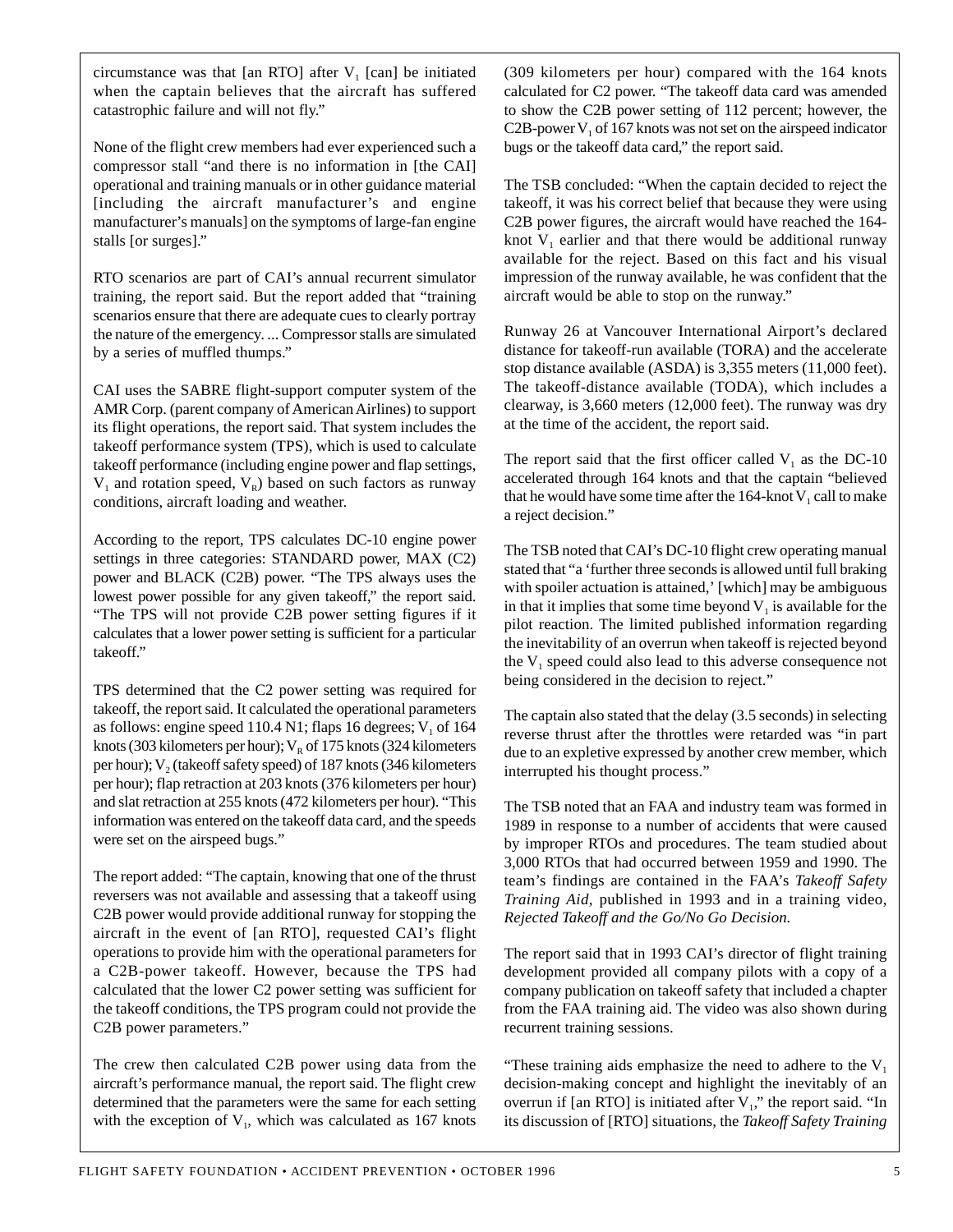*Aid* states that a takeoff should not be rejected [after] the aircraft has passed  $V_1$  unless the pilot has reason to conclude that the airplane is unsafe to fly. The study concluded that in most overrun accidents the pilot, using visual cues, did not accurately asses the amount of runway remaining or the aircraft's ability to stop."

The report added: "The FAA/industry analysis of the 74 rejected [takeoffs] that resulted in overruns indicate[d] that a number of these RTOs involved crew uncertainty about the ability of the airplane to fly, as well as unidentifiable loud bangs, vibrations and other characteristics that later were assessed to be indications of engine stall or engine failure."

The TSB also referred to a study conducted by the Boeing Commercial Airplane Group of "occurrences involving benign engine malfunctions and inappropriate crew responses [that concluded that] the majority of these engine-plus-crew-error events involved engine malfunctions that generated loud noise." In the Boeing events studied, 70 percent occurred near the ground or in high–engine power phases such as takeoffs, climbs or go-arounds, the report said.

The Boeing study concluded that "the time needed to process and integrate the auditory, tactile and visual symptoms of engine malfunctions in a time-constrained environment may be so difficult that it leads to inappropriate flight crew response," the TSB report said. "Another factor cited was [that] because of the high reliability of today's turbine engines, many [flight crew members] will complete their whole career[s] without experiencing an engine failure; consequently, training programs and simulators must provide flight crews with the knowledge to positively recognize an engine-failure condition. The Boeing study conclude[d] that lack of positive recognition of the engine event appeared to be the most significant factor contributing to inappropriate crew actions."

An analysis of FDR and cockpit voice recorder (CVR) data indicated that engine-power loss occurred at 170 knots (315 kilometers per hour) when the aircraft was 2,059 meters (6,750 feet) from the beginning of the runway and 1,296 meters (4,250 feet) from the end of Runway 26 (or about [168 meters (550 feet) beyond the  $V_1$  call).

"When engine No. 1 lost power, engines [No.] 2 and [No.] 3 were still producing takeoff thrust," the TSB said. "Because there were no other factors that would have adversely affected the aircraft's performance, the DC-10-30ER certification data indicate that, at the time of the engine failure, the aircraft would have been able to continue the takeoff and get airborne safely with only two engines operating."

The report said that CAI used General Electric's early faultdetection engine monitoring program and "integrated it into the operation of the DC-10 fleet by monitoring cruise data. Generally, readings are taken and entered on an 'instrument readings DC-10' form by the flight crews every three hours, or once per flight for shorter flights.

"When the aircraft lands at a base that has access to the CAI/ AMR mainframe computer in Tulsa, Oklahoma [U.S.], the data from the completed forms are entered into the computer. Once every 24 hours, the mainframe computer processes the data using the General Electric aircraft data engine-performance trending (ADEPT) computer program. The output from ADEPT is then sent to CAI's computers in Vancouver, where it is analyzed by the power plant maintenance group. At CAI, it takes somewhere between two and a half to four days from the time the readings are taken in the aircraft until the results are analyzed and can be acted upon."

Engine monitoring records from ADEPT on Oct. 19, the morning of the accident, were based on flight data up to Oct. 16, the report said. "This printout indicated that, starting on [Oct. 14], the No. 1 engine EGT had drifted upward by nine degrees [C (16 degrees F)] toward the baseline over the past three entries. Records indicate that a similar drift was experienced around [Sept. 25]; however, on that occasion, the EGT subsequently dropped back to normal. Consequently, the increase in EGT recorded in the [Oct. 19] printout was viewed at CAI as normal variation or scatter."

The data for the two days before the accident, analyzed after the accident, showed that the upward trend on the EGT had reached 27 degrees [C degrees (49 degrees F)] along with increases in engine core [high-pressure compressor] speed  $(N_2)$ and fuel flow, the report said. An EGT up-shift of more than 20 degrees [C (36 degrees F)] requires troubleshooting before the next flight, a requirement that is published by General Electric.

The report concluded: "For this magnitude of shift in engine parameters, General Electric recommends an immediate borescopic inspection of the high-pressure compressor and low-pressure turbine. In addition, CAI's *DC-10 Flyaway Manual* specifies a borescopic inspection of the high-pressure compressor in the event of abnormal EGT and engineering performance-trend increase."

The TSB said that the CAI monitoring program met General Electric's guidelines, which did not specify how much time the data analysis should take. But the report noted that CAI's procedures "were not fast enough to have information on the previous day's flight available for analysis by the power-plant engineering group before the occurrence aircraft took off.

"Had CAI's maintenance personnel known that the trend of the EGT of engine No. 1 had reached 27 degrees [C] and that there was a corresponding upward trend on the fuel flow and  $[N_2]$ , a borescopic inspection of the engine probably would have been done. An inspection would most likely have discovered the damage to the high-pressure compressor section, so that appropriate maintenance could have been performed prior to the flight."

The TSB examined the history of the CF6-50 engine and reviewed occurrence data bases for accidents and incidents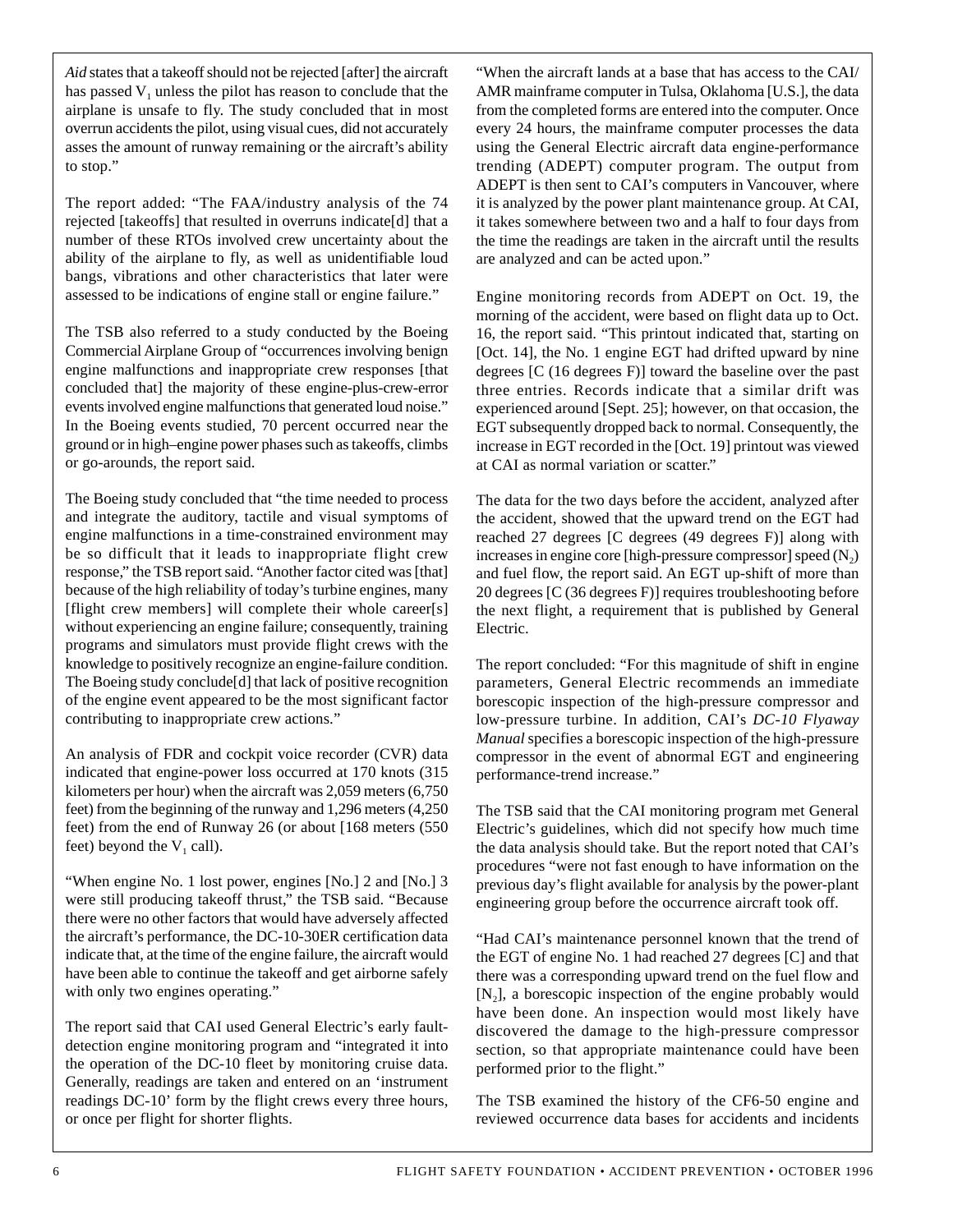involving stalls, compressor failures, FOD and power loss. "General Electric records indicate that there are over 2,100 CF6-50 engines now in service installed on DC-10s, [Airbus] A300s and B-747s," the report said. "Stall testing during the development of the CF6-50 engine has shown the engine to be stall-tolerant."

The report added: "Between 1972 and 1995, there were approximately 300 takeoff-power events involving stalls or power loss. About 30 percent of the events were related to high-pressure compressor blade damage. ... About 10 percent if the events resulted in [RTOs]. The number of bird-ingestion events is in excess of 2,400 [and there were about 500 nonbird FOD events]. Records also indicate that there have been about 400 FOD events that resulted in only high-pressure compressor blade damage."

According to the report, there were no records of the "fatigue failure characteristics and the midchord fatigue-origin location [found] on blade 31," which was also found to be bent and "may explain the location of the fracture origin."

The captain's command to evacuate the aircraft came about one minute after the aircraft came to a stop and after the flight crew contacted the tower to find out if there was any indication of fire, the report said.

"The cabin crew reported that during the [RTO] procedure the passengers quietly remained in their seats, watching the flight attendants and waiting for instructions," the report said. "Other than a ceiling panel over door 1L dropping down because of an unfastened connector and some spilled milk in a galley, the cabin area remained secure and intact." The report said that

many passengers attempted to take luggage with them during the evacuation and that "for the most part, the flight attendants removed luggage from exiting passengers; however, in order to not unnecessarily slow down the evacuation, some passengers were allowed to egress with small hand luggage. There were no indications that the carrying of luggage impeded the evacuation." Six passengers were slightly injured during the evacuation.

The evacuation signal, a series of beeping sounds and a flashing evacuation light, was not recognized by some flight attendants, who said that the low volume of the sound made it difficult to hear, the report said. Flight attendants could have had difficulty recognizing the evacuation signal because the CAI DC-10 door trainer was not equipped with one and because the signal came (from the first officer) before the captain's announcement over the public address system, which differed from their expectations, the report said.

The TSB also examined wet runway factors in the context of the accident, although the runway was dry and weather was not a factor in the overrun.

"Had the runway been wet, the runway overrun would have been significantly longer and the adverse consequences of the overrun much greater," the report said. "Based on the McDonnell Douglas DC-10-30 [chart] *Wet Runway RTO Stopping Distance Increment* ... the aircraft would have required an additional [244 meters (800 feet)] to stop on a wet runway. Based on the actual distance used by the aircraft to accelerate to 164 knots (303 kilometers per hour) using C2B power, the theoretical crew-reaction and deceleration distance [1,266 meters (4,152 feet)], and the wet runway factor, the aircraft would not have been able to stop on a wet 11,000-foot runway, even if the [RTO] were to have been initiated at the 164-knot  $V_1$  point."

The report said that "takeoff-performance data charts for the DC-10 ... do not include provisions for the adverse effect of wet runways on the accelerate/stopping distances," although there are provisions for takeoffs on runways contaminated with snow, ice and slush.

"Other certification agencies, such as the U.K. Civil Aviation

*"Had the runway been wet, the runway overrun would have been significantly longer and the adverse consequences of the overrrun much greater."* Authority (CAA) require that aircraft manufacturers provide performance data for takeoffs on wet runways," the report said. "The CAA also requires that operators certified in the United Kingdom take into account wet runways," which led to development of the McDonnell Douglas wet-runway chart for the DC-10.

Neither FAA nor Transport Canada (TC) regulations "appropriate to the DC-10" require that wet runways be taken into account in calculating takeoffs, the report said. It added: "CAI, in common with most carriers in North America, does not have any

procedures to compensate for the reduced braking action that would occur as a result of [an RTO] on a wet runway surface. To date, the aviation industry and regulatory authorities have not been able to resolve this issue for North American–certified aircraft."

The report said that although the TSB was not making additional recommendations on wet runways, the TSB remained "concerned that fare-paying passengers continue to be placed at risk when field-length-limited takeoffs are conducted without taking into account reduced braking effectiveness on wet runways."

The TSB also concluded that, based on discrepancies in the ramp fuel weight, taxi fuel burn and passenger baggage weight, the accident aircraft "could have been up to [431 kilograms (951 pounds)] over maximum ramp weight and [1,316 kilograms (2,901 pounds)] over the maximum design takeoff weight."

Since the accident, several safety actions have been taken, the report said. CAI has since completed equipping all of its DC-10 aircraft with the aircraft communications and reporting system (ACARS), the report said. The system relays flight data to ground